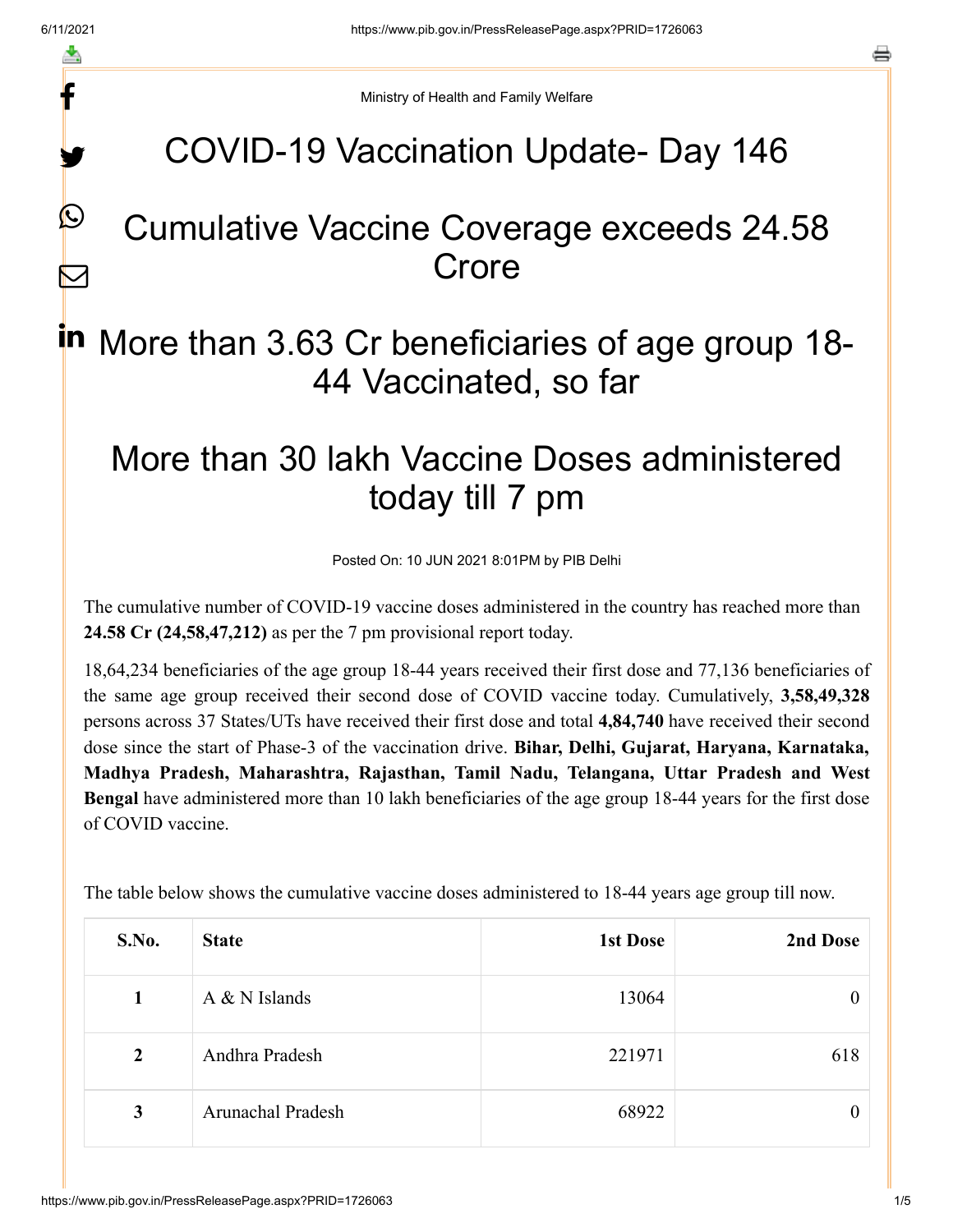| $\overline{\mathbf{4}}$<br>f | Assam                | 758647  | 3418             |
|------------------------------|----------------------|---------|------------------|
| 5                            | <b>Bihar</b>         | 2294703 | 328              |
| 6                            | Chandigarh           | 78022   | $\boldsymbol{0}$ |
| $\bigcirc$<br>$\overline{7}$ | Chhattisgarh         | 863781  | 6                |
| h<br>$\bf{8}$                | Dadra & Nagar Haveli | 56972   | $\boldsymbol{0}$ |
| in<br>9                      | Daman & Diu          | 68810   | $\boldsymbol{0}$ |
| 10                           | Delhi                | 1266636 | 67293            |
| 11                           | Goa                  | 88326   | 1241             |
| 12                           | Gujarat              | 3199351 | 29018            |
| 13                           | Haryana              | 1481247 | 7682             |
| 14                           | Himachal Pradesh     | 106609  | $\boldsymbol{0}$ |
| 15                           | Jammu & Kashmir      | 309504  | 22181            |
| 16                           | Jharkhand            | 881840  | 199              |
| 17                           | Karnataka            | 2570735 | 6660             |
| 18                           | Kerala               | 949549  | 671              |
| 19                           | Ladakh               | 53580   | $\boldsymbol{0}$ |
| 20                           | Lakshadweep          | 12796   | $\boldsymbol{0}$ |
| 21                           | Madhya Pradesh       | 3995734 | 47093            |
| 22                           | Maharashtra          | 2088801 | 142083           |
| 23                           | Manipur              | 79195   | $\boldsymbol{0}$ |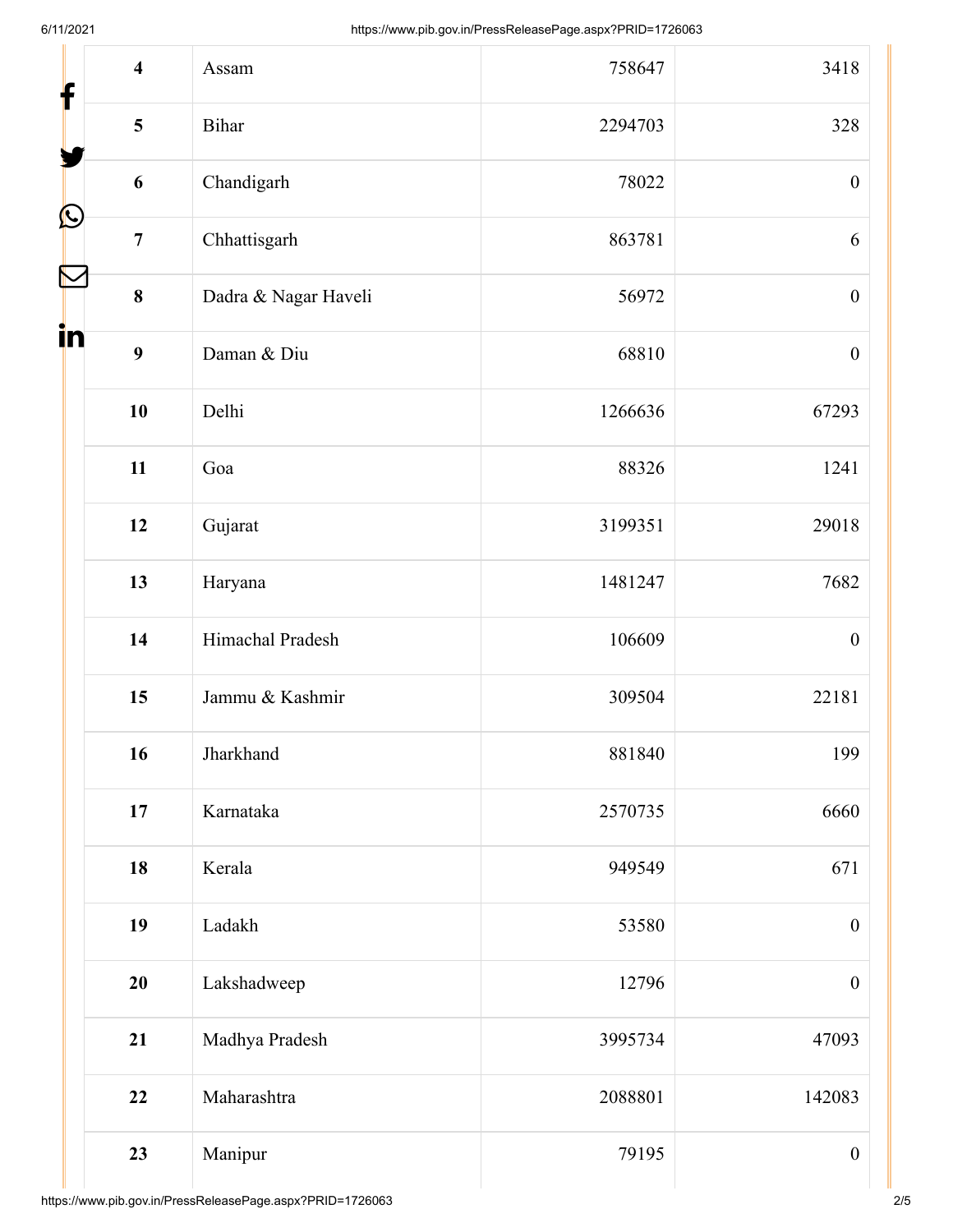| 24<br>f                     | Meghalaya            | 43839       | $\boldsymbol{0}$ |
|-----------------------------|----------------------|-------------|------------------|
| 25                          | Mizoram              | 34303       | $\boldsymbol{0}$ |
| 26                          | Nagaland             | 68699       | $\boldsymbol{0}$ |
| $\bigcirc$<br>27            | Odisha               | 997317      | 46017            |
| $\boldsymbol{\Sigma}$<br>28 | Puducherry           | 50340       | $\boldsymbol{0}$ |
| in<br>29                    | Punjab               | 464903      | 1761             |
| 30                          | Rajasthan            | 2629233     | 895              |
| 31                          | Sikkim               | 21507       | $\boldsymbol{0}$ |
| 32                          | Tamil Nadu           | 2007665     | 5265             |
| 33                          | Telangana            | 1252549     | 1149             |
| 34                          | Tripura              | 59477       | $\boldsymbol{0}$ |
| 35                          | <b>Uttar Pradesh</b> | 3925593     | 97287            |
| 36                          | Uttarakhand          | 438157      | $\boldsymbol{0}$ |
| 37                          | West Bengal          | 2346951     | 3875             |
|                             | <b>Total</b>         | 3,58,49,328 | 4,84,740         |

The total of 24,58,47,212 include 1,00,24,046 Healthcare Workers (HCWs) who have taken the 1<sup>st</sup> dose and 69,28,432 HCWs who have taken the 2<sup>nd</sup> dose, 1,65,46,785 Frontline Workers (FLWs) (1<sup>st</sup> dose), **87,80,509** FLWs (2<sup>nd</sup> dose), 3,58,49,328 for 18-44 years of age group (1<sup>st</sup> dose) and 4,84,740 for 18-44 years of age group (2<sup>nd</sup> dose). **7,39,73,962** for over 45 years old to 60 years old (1<sup>st</sup> Dose), **1,17,26,702** for over 45 years old to 60 years old  $(2<sup>nd</sup> dose)$ , 6,18,98,773 for above 60 years  $(1<sup>st</sup> Does)$  and **1,96,33,935** for above 60 years  $(2^{nd}$  Dose).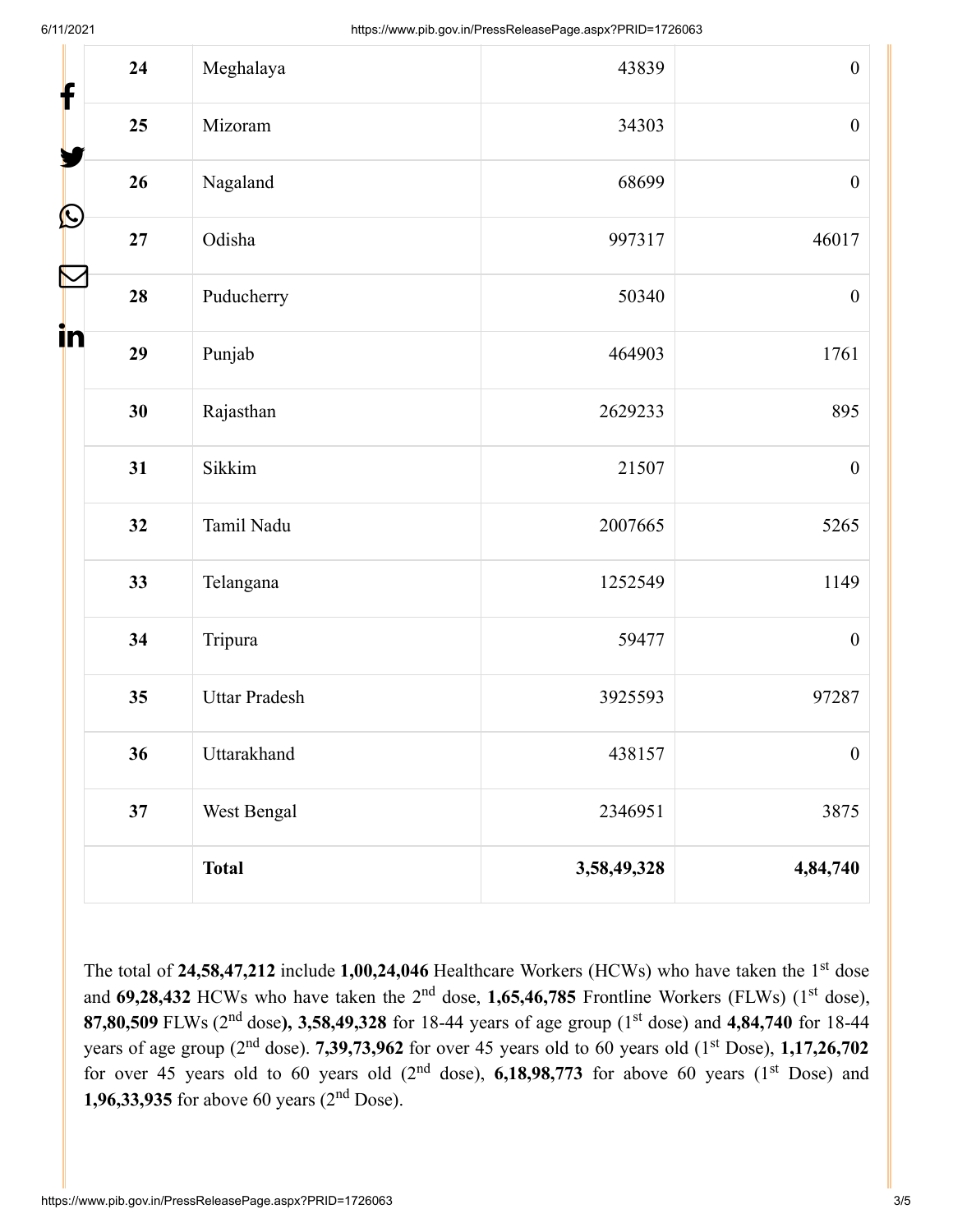| <b>HCWs</b>                 | 1 <sup>st</sup> Dose | 1,00,24,046  |
|-----------------------------|----------------------|--------------|
| f                           | $2nd$ Dose           | 69,28,432    |
| <b>FLWs</b><br>$\bf \Omega$ | 1 <sup>st</sup> Dose | 1,65,46,785  |
|                             | $2nd$ Dose           | 87,80,509    |
| Age Group 18-44 years<br>in | 1 <sup>st</sup> Dose | 3,58,49,328  |
|                             | $2nd$ Dose           | 4,84,740     |
| Age Group 45 to 60 years    | 1 <sup>st</sup> Dose | 7,39,73,962  |
|                             | $2nd$ Dose           | 1,17,26,702  |
| Over 60 years               | 1 <sup>st</sup> Dose | 6,18,98,773  |
|                             | $2nd$ Dose           | 1,96,33,935  |
| <b>Total</b>                |                      | 24,58,47,212 |

As on Day-146 of the vaccination drive  $(10^{th}$  June, 2021), total 30,32,675 vaccine doses were given. 27,33,087 beneficiaries were vaccinated for  $1<sup>st</sup>$  dose and 2,99,588 beneficiaries received  $2<sup>nd</sup>$  dose of vaccine as per the provisional report till 7 P.M. Final reports would be completed for the day by late tonight.

#### **Date: 10 June, 2021 (146 Day) th th**

| <b>HCWs</b>        | $1st$ Dose | 10,160    |
|--------------------|------------|-----------|
|                    | $2nd$ Dose | 14,048    |
| <b>FLWs</b>        | $1st$ Dose | 66,302    |
|                    | $2nd$ Dose | 23,312    |
| <b>18-44 years</b> | $1st$ Dose | 18,64,234 |